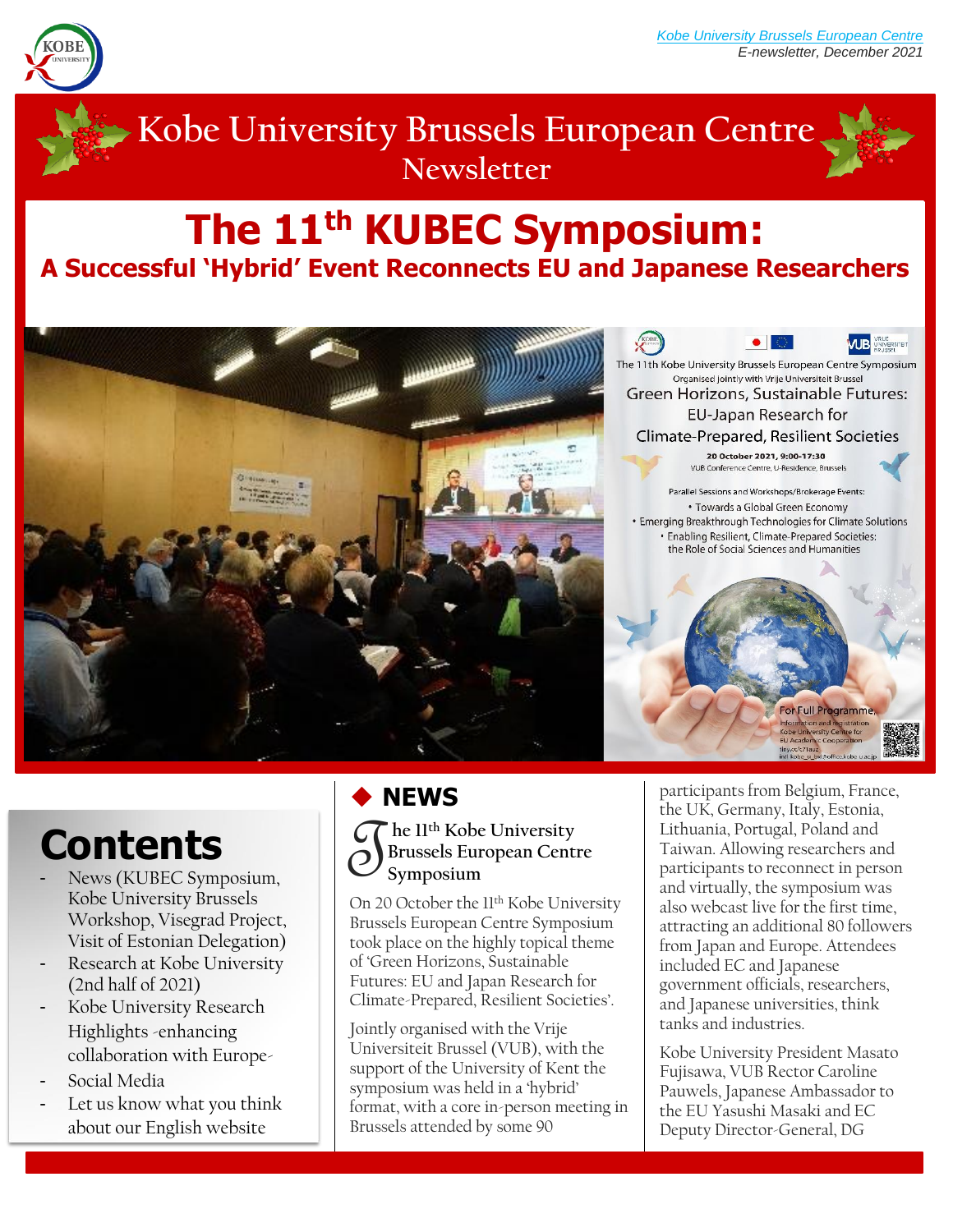

Research and Innovation Signe Ratso gave the opening remarks. They stressed



the need to reinforce EU-Japan cooperation in R&I, particularly in the

context of the climate emergency. They also outlined the joint commitment of Japan and the EU in leading international efforts toward a net-zero global economy by 2050, illustrated by the signing in May of the EU-Japan Green Alliance, and the key role of research and innovation in achieving this goal.

Two keynotes by Paulo Ferrão, Professor at Lisbon University and member of the Mission Board on Smart and Climate Neutral Cities, and by Elina





Bardram, Director at

Three parallel sessions, followed by interactive workshops and brokerage events, showcased the latest research and policy initiatives, and provided a platform to explore future collaboration opportunities.

The symposium benefitted from an unprecedented level of support from the EC, represented by DDG Ratso, Director Bardram and half a dozen officials, as well as the Japanese Mission, with the participation of Ambassador Masaki, Deputy Head of Mission Fujiwara and two senior Counsellors.

Also worth noting was the participation of industry, represented by Mr. Naohide

Fuwa, Vice-President for Research at Toyota Motors Europe. TME, a key participant in EU research currently involved in 17 EU projects, also presented the experimental Mirai hydrogen car at the event.



This symposium was the first major event that KUBEC was able to organise since the start of the pandemic. It offered participants a welcome opportunity to reconnect in person and online, and reconfirmed the importance of actively renewing and strengthening international academic exchanges in these still challenging circumstances.

Kobe University will continue to leverage KUBEC as a base for promoting stronger academic and research collaborations between Japan and Europe.

Video Archive: [https://www.office.kobe](https://www.office.kobe-u.ac.jp/ipiep/materials/videoarchive20211020.pdf)[u.ac.jp/ipiep/materials/videoarchive202110](https://www.office.kobe-u.ac.jp/ipiep/materials/videoarchive20211020.pdf) [20.pdf](https://www.office.kobe-u.ac.jp/ipiep/materials/videoarchive20211020.pdf)

Related Webpage: [https://www.kobe](https://www.kobe-u.ac.jp/en/NEWS/info/2021_10_29_01.html)[u.ac.jp/en/NEWS/info/2021\\_10\\_29\\_01.html](https://www.kobe-u.ac.jp/en/NEWS/info/2021_10_29_01.html)

#### **orkshop and Brokerage event on EU-Japan Research Collaboration TUP**

On 21 October, a follow-up KUBEC workshop on 'New Opportunities for EU-Japan Research & Innovation Cooperation' was held online. This event was jointly organized with the Vrije Universiteit Brussel, with support from Waseda University and Kansai University, and in conjunction with the UniLiON network. The event aimed to promote international joint research projects through both EU and Japanese research funding schemes, including Horizon Europe. It attracted more than

80 participants including UnILiON members, researchers, students and government officials from Europe and Japan.

Professor Toshihiro Kawabata, Kobe University Executive Vice President in charge of Research, Social Co-Creation and Innovation, gave an opening address followed by an opening remark by Ms. Maria Cristina Russo, Director for Global Approach and International Cooperation in R&I, DG for Research and Innovation, European Commission. Afterwards, speakers from EU and Japan, including representatives of the European Commission, the Mission of Japan to the EU, Japanese funding agencies, universities, research institutions and industry. Speakers introduced the latest funding opportunities for joint EU-Japan projects, discussed best practices, identified challenges to overcome, and exchanged their vision on how to strengthen future cooperation between EU and Japan.

Kobe University will keep promoting cooperation with Europe in the fields of education and research by continuing to hold various events like this.



Related Webpage: [https://www.kobe](https://www.kobe-u.ac.jp/en/NEWS/info/2021_11_04_02.html)[u.ac.jp/en/NEWS/info/2021\\_11\\_04\\_02.ht](https://www.kobe-u.ac.jp/en/NEWS/info/2021_11_04_02.html) [ml](https://www.kobe-u.ac.jp/en/NEWS/info/2021_11_04_02.html)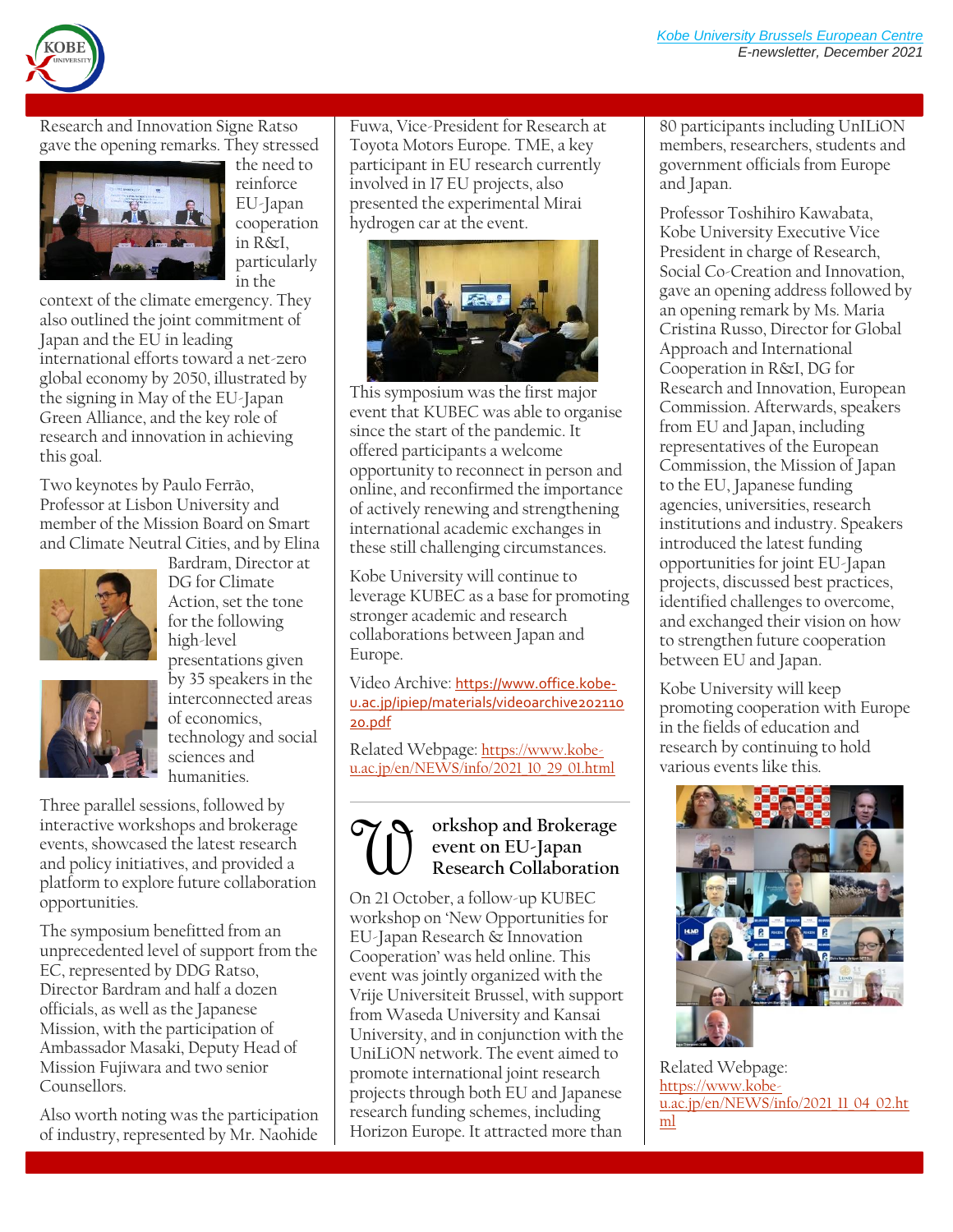

## **isegrad Project completed** V

On 23 July, Kobe University held the Visegrad Project Concluding Conference "Comparing Responses to Global Transformations - Regime Changes in the V4 and Japan" online.

Kobe University was selected for the Visegrad Grants in 2020, and has consequently been offering a new course since October 2020 on social structure and global society post-Corona. This involves comparing aspects of Japan with those of countries in Central and Eastern Europe, which have experienced systemic changes and are dealing with globalization. The course is run in cooperation with researchers from the following partner universities in the V4 countries: Jagiellonian University (Poland), Eötvös Loránd University (Hungary), Comenius University (Slovakia), and Charles University (Czech Republic).

This conference was held to conclude the project, and was attended by Professor Emeritus Kiyomitsu Yui and Professor Yoshihiko Shiratori from the Graduate School of Humanities, participating researchers from each V4 partner university, and students who had taken the course.

In the first session, Professor Emeritus Yui reviewed the main points of the classes given so far, which was followed by a lively discussion among the researchers. In the second session, the participants discussed the possibility of applying for a new project or other research grants to further develop the



academic exchange conducted up until now, and also

traded opinions on the possibility of producing a publication as an outcome of this project.

Kobe University was also selected to receive the Visegrad Grants in 2017 and has subsequently been actively engaged in international exchange activities, including the implementation of other projects, with partner universities in Central and Eastern Europe. Kobe University will continue to promote stronger cooperation in education and research between Japan and these countries.

Related Webpage: [https://www.kobe](https://www.kobe-u.ac.jp/en/NEWS/info/2021_07_30_03.html)[u.ac.jp/en/NEWS/info/2021\\_07\\_30\\_03.html](https://www.kobe-u.ac.jp/en/NEWS/info/2021_07_30_03.html)

#### **stonian Delegation of Innovators Study Tour to Brussels had a meeting with KUBEC**  $\mathcal{E}$

On 8 December in Brussels, Kobe University Brussels European Centre (KUBEC) organised a hybrid meeting with an Estonian delegation led by Eve Päärendson (Entrepreneurship and Innovation Liaison Officer of Enterprise Estonia). The event was hosted at the Estonian Permanent Representation in Brussels, with online participation from Kobe, and moderated by Patrick Vittet-Philippe, Advisor to KUBEC. The delegation consisted of representatives of Estonian universities, including Tallinn University, University of Tartu and Tallinn University of Technology, as well as participants from industry and innovative SMES



Prof. Ken-ichi Yoshida, Executive Director of the Centre for EU Academic Collaboration,

introduced Kobe University as a key research and innovation partner for EU researchers. Recalling the 2018 visit to Kobe by a delegation from TalTech, he presented Kobe University's international strategy and its focus on Europe, KUBEC's role and activities, as well as the close relationship between Kobe University and its start-ups. This was followed up by a presentation with video by Ms Eri Anno, Research Development Manager, on Kobe University's 7 flagship research projects.



For the VUB, Prof. Hugo Thienpont Vice-Rector for Innovation and Industry Relations, gave an inspiring and hands-on presentation on 'Universities as Drivers for Innovation: Challenges, Solutions and Best Practices to Valorize Research''. Finally, Dr. Toshiyasu Ichioka, RIKEN Director for Europe, highlighted the role of RIKEN as a research leader in Japan and a key player in R&I cooperation with Europe



Each presentation was followed by a lively question and answer session in which the participants exchanged useful

information that may lead to future collaboration between the parties.

Kobe University will continue to promote further cooperation with Estonia in education and research.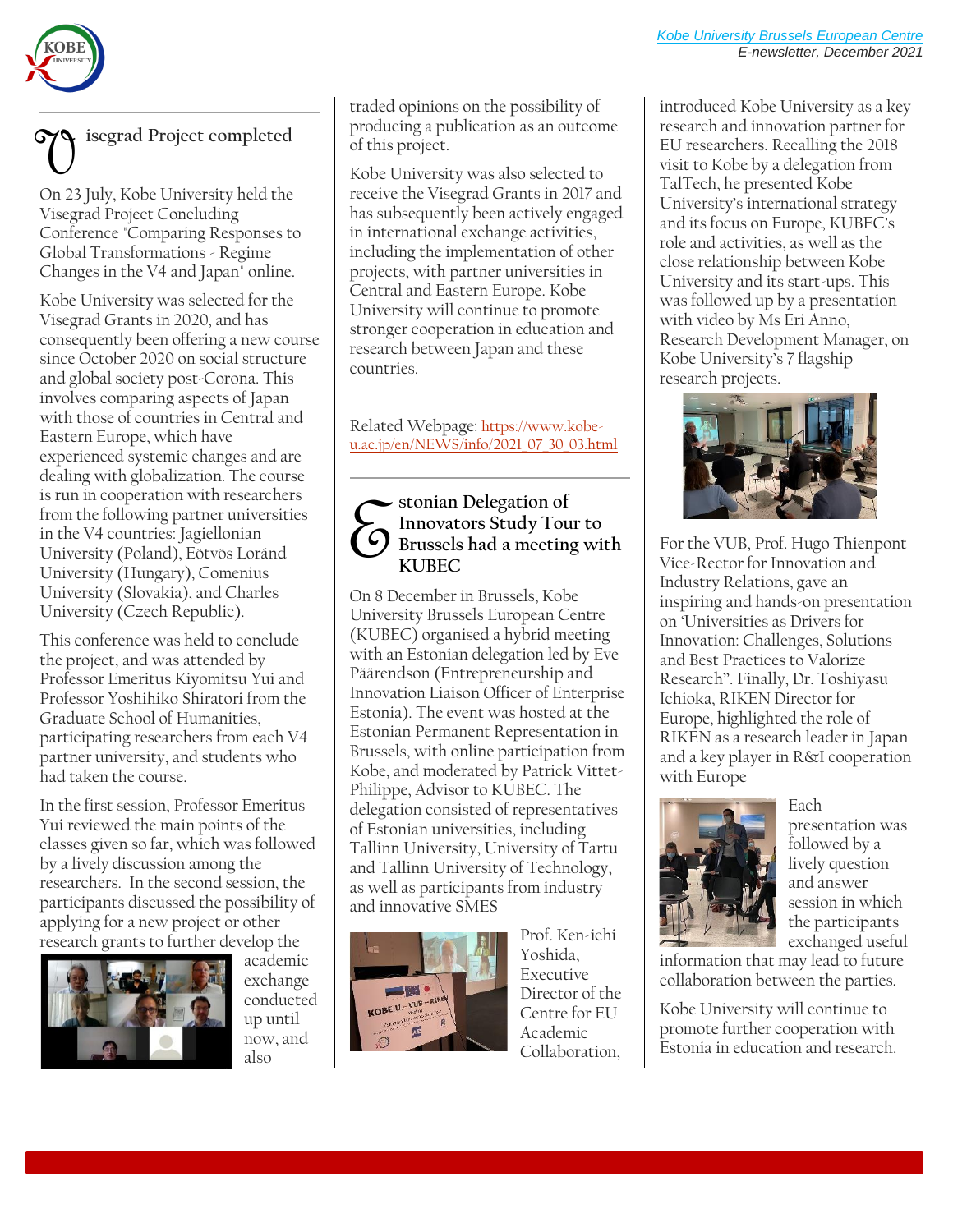

**Research at Kobe University (2nd half of 2021)**





New genetic driver of autism and other developmental disorders identified [Research News](https://www.kobe-u.ac.jp/research_at_kobe_en/NEWS/news/2021_07_09_01.html)

**Physiology, Cell Biology**



The thrilling discovery of a beetle's active escape through a frog's body [Research News](https://www.kobe-u.ac.jp/research_at_kobe_en/NEWS/people/2021_07_30_01.html)

**Ecology, Agrobioscience**



New solution for low cost, light-weight and compact wireless transfer devices [Research News](https://www.kobe-u.ac.jp/research_at_kobe_en/NEWS/news/2021_10_21_01.html)

**Electronics Engineering**



Interactive floor system makes tracks in encouraging children's play [Research News](https://www.kobe-u.ac.jp/research_at_kobe_en/NEWS/news/2021_10_26_01.html)

**Science Education**



**Everything you need to know about our research is featured on the Research at Kobe website, including the latest press releases as well as articles on our researchers, facilities and collaborations.**

If you have any questions about research news, please contact us at: **intl-relations (a)office.kobe-u.ac.jp**